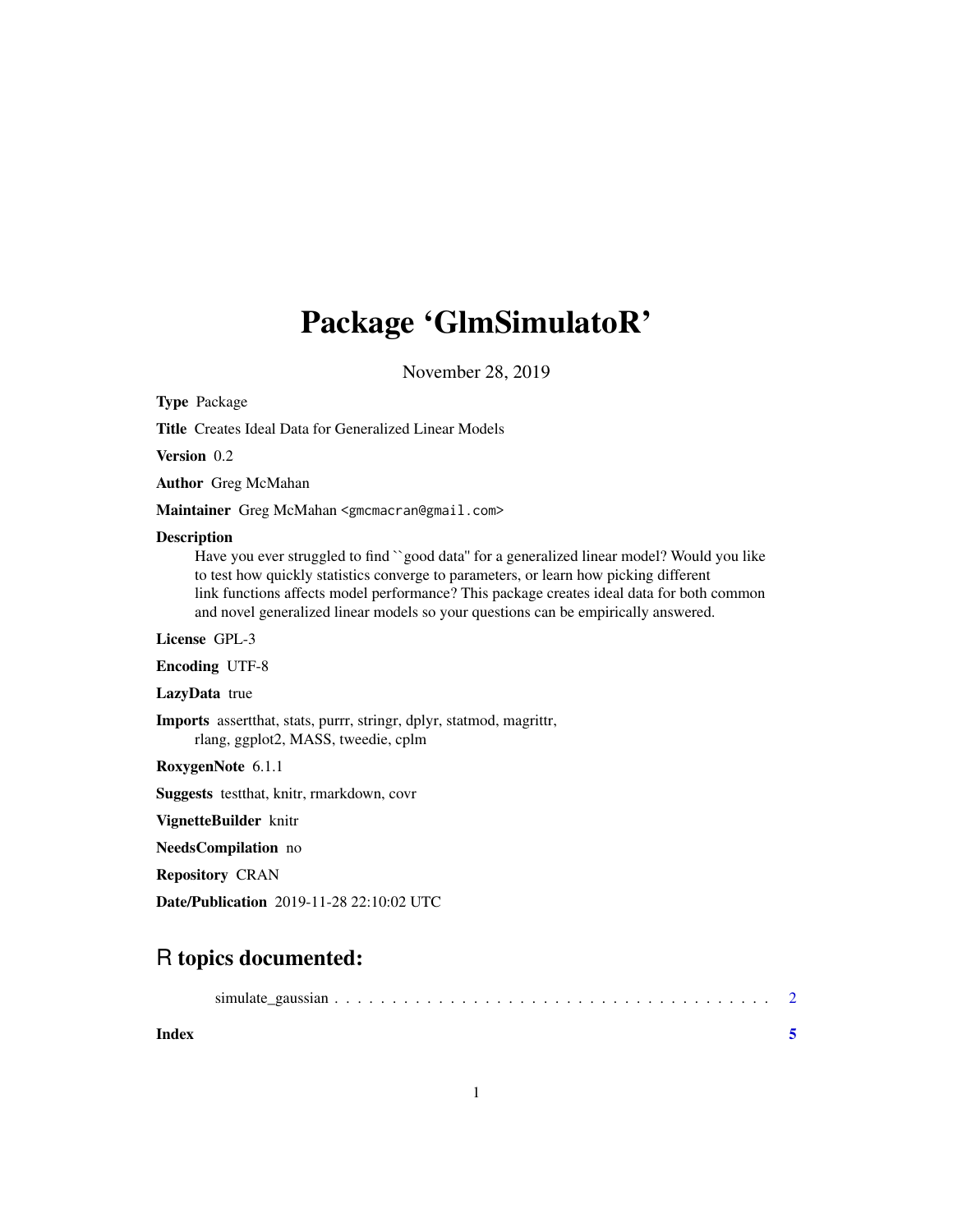<span id="page-1-0"></span>simulate\_gaussian *Create ideal data for a generalized linear model.*

#### Description

Create ideal data for a generalized linear model.

#### Usage

```
simulate_gaussian(N = 10000, link = defaultLink,
 weights = defaultWeights, unrelated = 0,
  ancillary = defaultAncillary)
simulate_binomial(N = 10000, link = defaultLink,
 weights = defaultWeights, unrelated = 0,
  ancillary = defaultAncillary)
simulate_gamma(N = 10000, link = defaultLink,
 weights = defaultWeights, unrelated = 0,
  ancillary = defaultAncillary)
simulate_poisson(N = 10000, link = defaultLink,
 weights = defaultWeights, unrelated = 0,
  ancillary = defaultAncillary)
simulate_inverse_gaussian(N = 10000, link = defaultLink,
 weights = defaultWeights, unrelated = 0,
  ancillary = defaultAncillary)
simulate_negative_binomial(N = 10000, link = defaultLink,
 weights = defaultWeights, unrelated = 0,
  ancillary = defaultAncillary)
simulate_tweedie(N = 10000, link = defaultLink,
 weights = defaultWeights, unrelated = 0,
  ancillary = defaultAncillary)
```
#### Arguments

| N         | Sample size. (Default: 10000)                                                               |
|-----------|---------------------------------------------------------------------------------------------|
| link      | Link function. See family for details.                                                      |
| weights   | Betas in glm model. See details. simulate_binomial: $c(0.1, 0.2)$ All other: $c(1, 2, 0.2)$ |
| unrelated | Number of unrelated features to return. (Default: 0)                                        |
| ancillary | Ancillary parameter for continuous families and negative binomial. See details.             |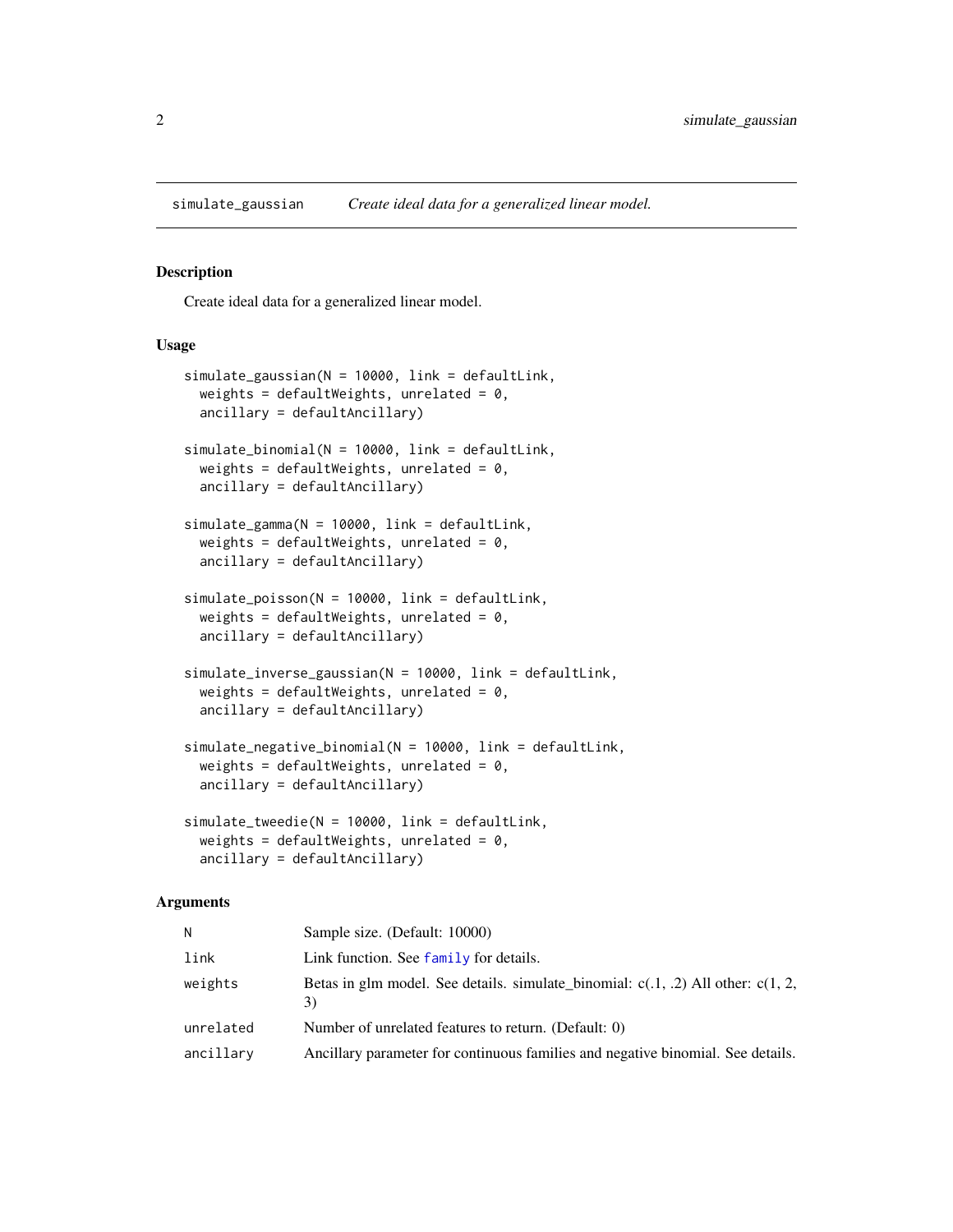#### Details

The gaussian family accepts the links identity, log and inverse. The binomial family accepts the links logit, probit, cauchit, (corresponding to logistic, normal and Cauchy CDFs respectively) log and cloglog (complementary log-log). The gamma family accepts the links inverse, identity and log. The poisson family accepts the links log, identity, and sqrt. The inverse gaussian family accepts the links 1/mu^2, inverse, identity and log. The negative binomial family accepts the links log, identity, and sqrt using glm.nb in MASS. The tweedie family accepts the links log, identity, sqrt and inverse.

Default links are identity for gaussian, logit for binomial, inverse for gamma, log for poisson, 1/mu^2 for inverse gaussian, log for negative binomial and log for tweedie.

The default value for argument weights works well for all link family combinations. The functions also validate input and provide helpful error messages. Mistakes like passing a link of "1/mu^2 to the function will error.

It is possible to pick weights that cause inverse link( $X^*$  weights) to be mathematically invalid. For example, the log link for binomial regression defines  $P(Y=1)$  as  $exp(X * weights)$ . If this happens, the function will error with a helpful message. For  $P(Y=1)$  to be between zero and one, weights should be small. In general, the log link is the most troublesome to work with. It is recommended to use weights in the neighborhood of .1 to .3 for log link.

For inverse , the inverse of the default link function needs weights\*X to be positive.

The intercept in the underlying link(Y) = X  $*$  weights + intercept is always max(weights). For example, simulate gaussian(link = "inverse", weights = 1:3) the model is  $(1/Y) = 1*X1 + 2*X2 +$  $3*X3 + 3$ .

The continuous families have an ancillary parameter. For the gaussian family, it is standard deviation. Default value is 1. For the gamma family, it is the scale parameter. Default value is .05. For inverse , it is the dispersion parameter. Default value 1/3. For negative binomial is is theta. Default value 1. For tweedie, it is p. Default value 1.15. Not used in binomial and poisson.

#### Value

A tibble with a response variable and predictors.

#### Examples

set.seed(1)

```
library(GlmSimulatoR)
library(ggplot2)
library(MASS)
# Do glm and lm estimate the same weights? Yes
set.seed(1)
simdata <- simulate_gaussian()
linearModel \leq - \ln(Y \sim X1 + X2 + X3, \text{ data = simdata})glmModel \leq glm(Y \sim X1 + X2 + X3, data = simdata, family = gaussian(link = "identity"))
summary(linearModel)
summary(glmModel)
rm(linearModel, glmModel, simdata)
# If the effects are multiplicative instead of additive,
# will my response variable still be normal? Yes
```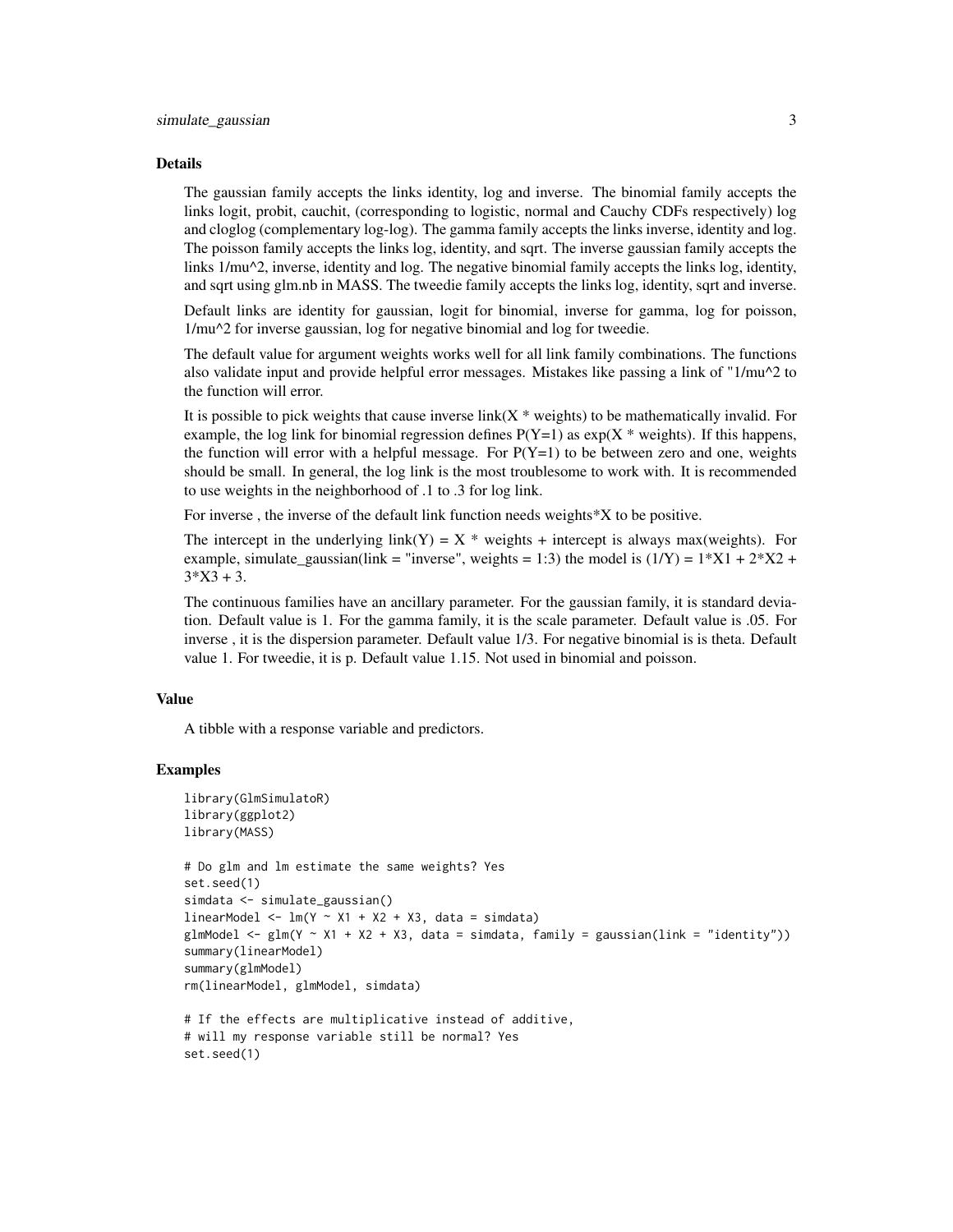```
simdata \le simulate_gaussian(N = 1000, link = "log", weights = c(.1, .2))
ggplot(simdata, aes(x = Y)) +geom_histogram(bins = 30)
rm(simdata)
# Is AIC lower for the correct link? For ten thousand data points, depends on seed!
# For larger N, AIC is lower.
set.seed(1)
simdata \le simulate_gaussian(N = 10000, link = "inverse", weights = 1)
glmCorrectLink <- glm(Y \sim X1), data = simdata, family = gaussian(link = "inverse"))
glmWrongLink <- glm(Y \sim X1, data = simdata, family = gaussian(link = "identity"))
summary(glmCorrectLink)$aic
summary(glmWrongLink)$aic
rm(simdata, glmCorrectLink, glmWrongLink)
# Does a forward stepwise search find the correct model for logistic regression? Yes
# 3 related variables. 3 unrelated variables.
set.seed(1)
simdata <- simulate_binomial(N = 10000, link = "logit", weights = c(.3, .4, .5), unrelated = 3)
scopeArg <- list(
 lower = Y ~ 1,upper = Y \sim X1 + X2 + X3 + Unrelated1 + Unrelated2 + Unrelated3
\mathcal{L}startingModel <- glm(Y \sim 1, data = simdata, family = binomial(link = "logit"))glmModel <- stepAIC(startingModel, scopeArg)
summary(glmModel)
rm(simdata, scopeArg, startingModel, glmModel)
# When the resposne is a gamma distribution, what does a scatter plot between X and Y look like?
set.seed(1)
simdata <- simulate_gamma(weights = 1)
ggplot(simdata, aes(x = X1, y = Y)) +geom_point()
```
rm(simdata)